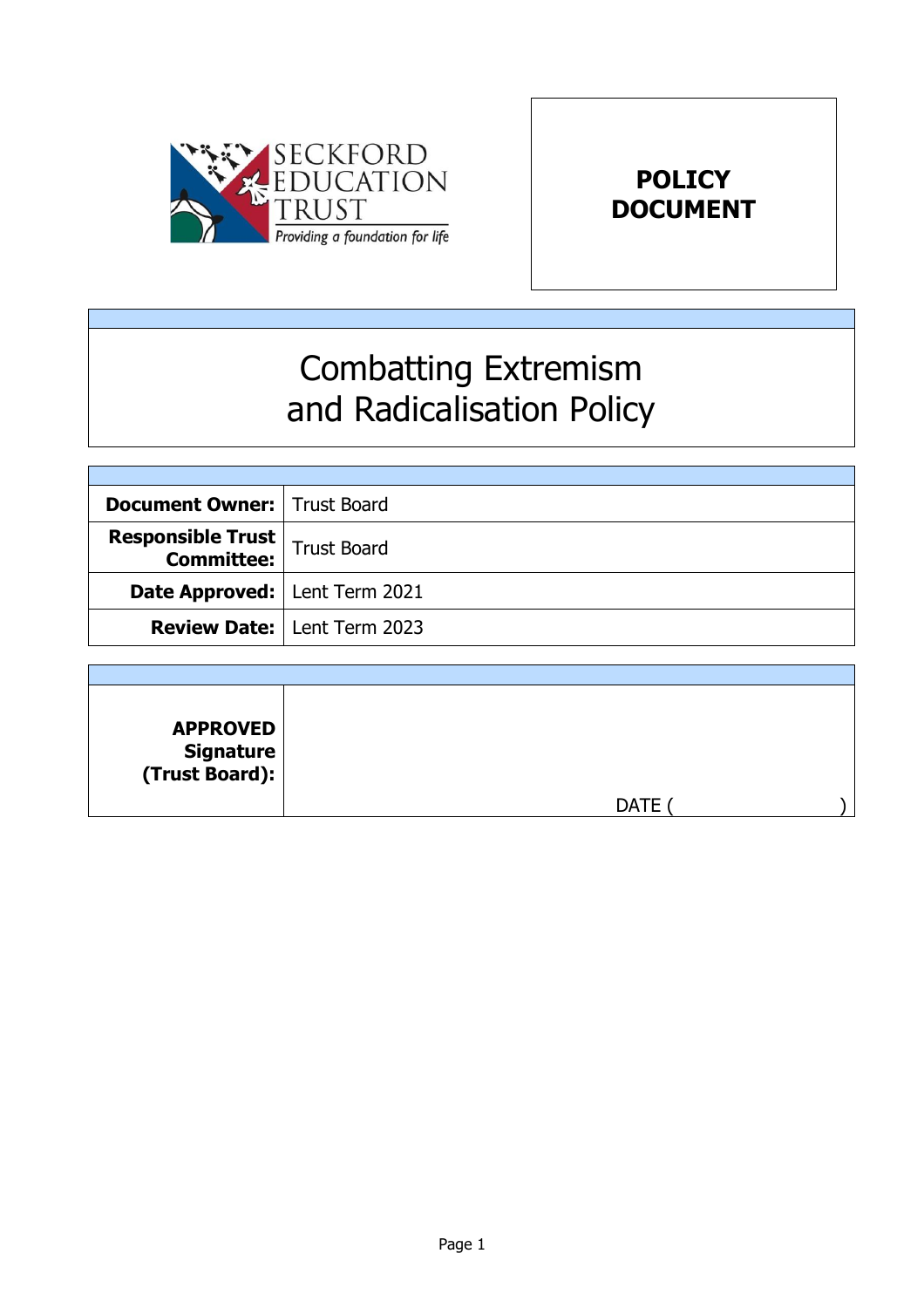#### 1. Other relevant policies and documents

- Anti-bullying Policy
- Assembly Policy
- Behaviour Policy
- Capability Procedure
- Code of Conduct for Staff
- CPD Policy
- Curriculum Policy
- Disciplinary Policy
- Equalities Policies
- **•** Grievance Policies / Procedures Harassment Policy
- Home-School Agreement
- Inclusion Policy
- Learning and Teaching Policy
- Performance Management Policies
- Recruitment Policy
- Safeguarding Policy
- Safeguarding Procedures Manual
- SMSC Policy
- Statement on the Duty to Combat Extremism
- Job descriptions for all staff
- Prevent Strategy, HM Government (2014 and 2015)
- Keeping Children Safe in Education, DfE 2018
- Working Together to Safeguard Children, HM Government, 2013
- Channel: Protecting vulnerable people from being drawn into terrorism. A guide for local partnerships, HM Government, October 2012
- Counter-Terrorism and Security Act 2015
- "How social media is used to encourage travel to Syria and Iraq" Briefing Note for Schools (Home Office and DfE; June, 2015)

#### 2. Explanation of terms used in the policy

'Trust' = Seckford Education Trust

'School(s)' = schools and settings within the Trust

'SMSC' = Spiritual, Moral, Social and Cultural

'VTR' = Person Vulnerable to Radicalisation

'Extremism' = the holding of extreme political or religious views.

'Radicalisation' = the act or process of making a person more radical or favouring of extreme or fundamental changes in political, economic or social conditions, institutions or habits of the mind.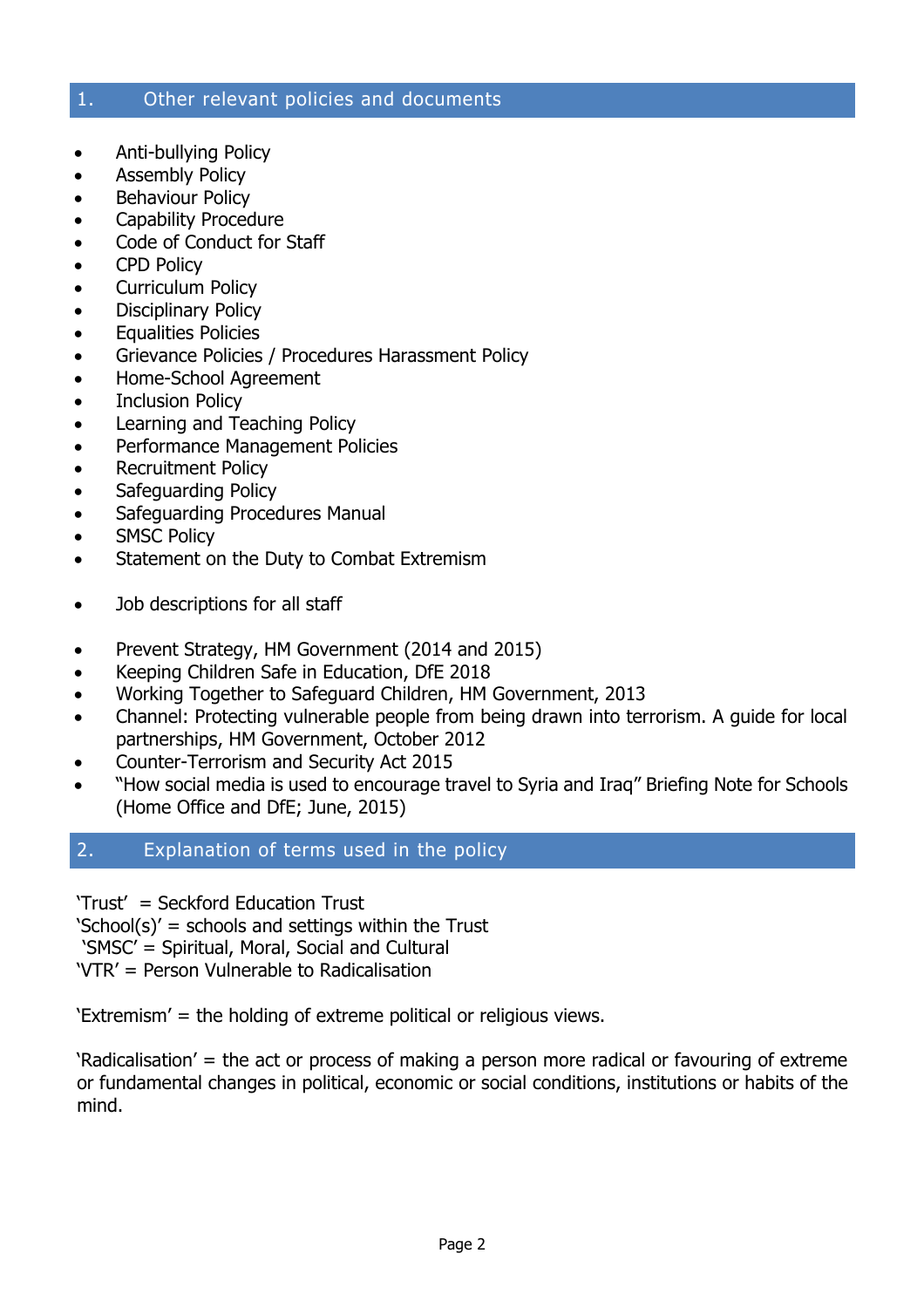#### 3. Purpose of the policy

This document outlines the Combatting Extremism and Radicalisation Policy for the schools within the Trust. This policy covers the Trust and all its schools and as such there is no need for each Free School to have its own policy.

This policy has been agreed in order to make clear the response of the Trust to the legal duties described in Part 2 of the Independent School Standards as amended by the Education (Independent School Standards) (England) (Amendment) Regulations 2012. Additionally, the Counter-Terrorism and Security Act 2015 places specific duties on schools "to have due regard to the need to prevent people from being drawn into terrorism."

#### 4. Policy Statement

#### 4.1 Trust vision for our students:

The vision of the Trust is "enabling, inspiring, celebrating each and every young person's personal best"in our schools. We aim for all students to:

- achieve their potential through a culture of high academic, personal and social expectations and aspirations;
- have their needs met and be recognised as individuals through high quality inclusion and pastoral care systems;
- learn in a safe, healthy and stimulating environment in which every child matters and in which parents / carers and the wider community are part of the learning journey;
- enjoy an all-round education beyond academic study, so that each can discover his or her latent talents.

Through this vision we intend for our young people to be equipped to take their place in society as valued, economically viable and responsible citizens. Our students will leave our Free Schools empowered as independent, co-operative, innovative and motivated young adults with the skills for and love of learning for life.

This statement is founded on the '6Cs to Success' (Co-operation, Commitment, Confidence, Community, Challenge, Celebration) that underpin the ethos of the Trust and its secondaryschools and 'achieve, enjoy, thrive' across its primary schools. The '6Cs to Success' and 'achieve, enjoy, thrive' ensure a positive ethos based on the development of key skills and values for life.

#### 4.2 Duties of all members of staff in the Trust:

All members of staff are made aware of their fundamental responsibilities in this area through their job descriptions and the Performance Management system. The Performance Management Policy for Teachers requires reviewers to evaluate their reviewees against the Standards for Teachers, including these elements in Part 2 of the Standards:

- showing tolerance of and respect for the rights of others;
- not undermining fundamental British values, including democracy, the rule of law, individual liberty and mutual respect, and tolerance of those with different faiths and beliefs;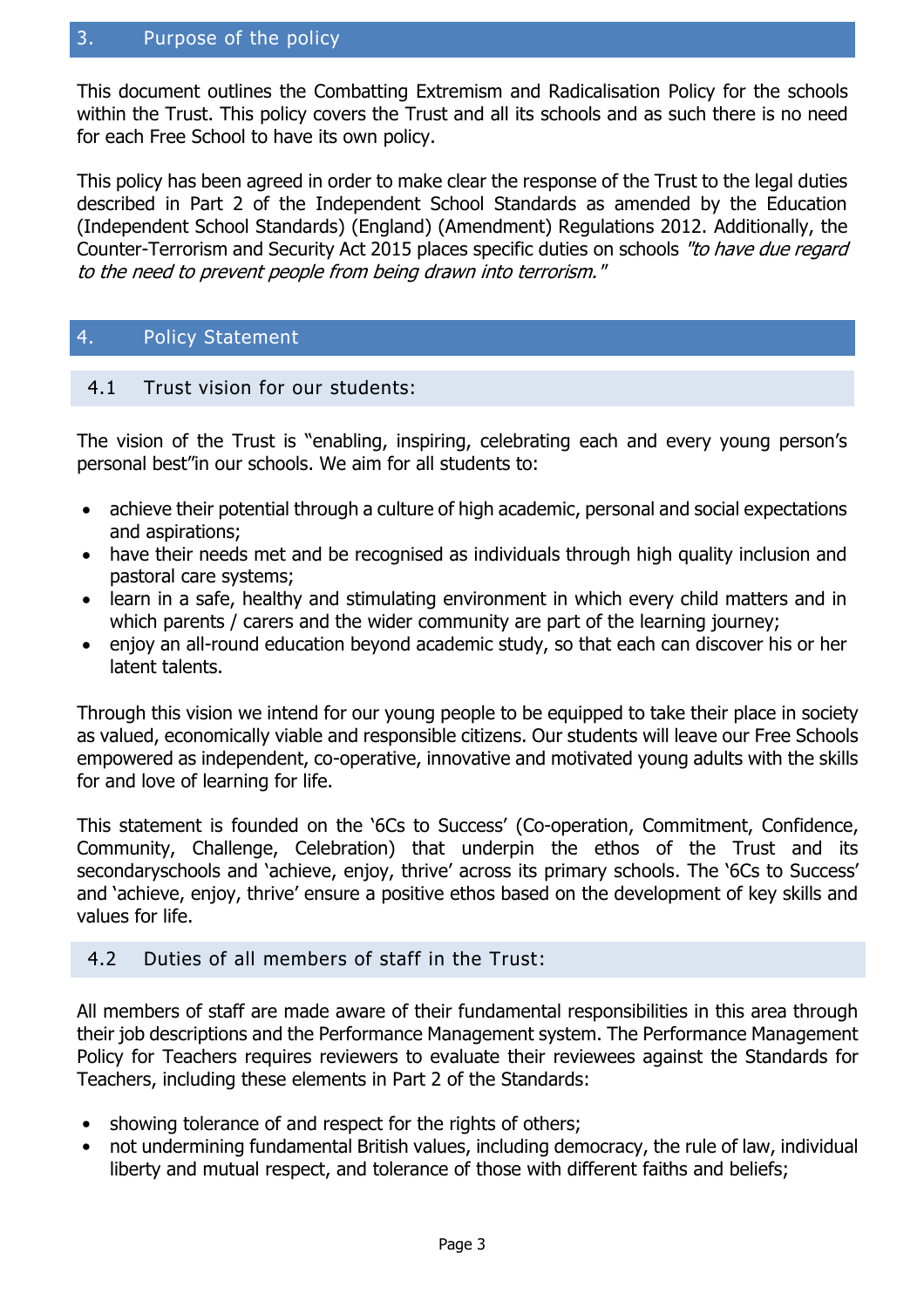• ensuring that personal beliefs are not expressed in ways which exploit pupils' vulnerability or might lead them to break the law.

Support Staff are expected to act in the same way.

Teachers must not promote partisan political views in the teaching of any subject and are required to ensure that whenever political issues are brought to the attention of students a balanced presentation of the opposing views is offered. Any teacher failing to comply with these requirements would be liable to disciplinary action. This requirement applies not only during scheduled lessons, but in all other contexts, and so the requirement not to promote partisan political views applies to all staff.

#### 4.3 The curriculum:

The Trust takes very seriously the promotion of both:

- personal responsibility, understanding of the differences between right and wrong and respect for the civil and criminal law; and
- an understanding of how individuals can contribute to the wellbeing of those in the locality and beyond.

These strands of learning are addressed in many different subjects and contexts, including assemblies. The Trust and its schools take pride in the spiritual, moral, social and cultural development of its students and seek to provide every opportunity for them to become positive and emotionally resilient adults with the knowledge and confidence to stand by their own convictions within a framework of values.

#### 4.4 Use of external agencies and speakers:

The Trust encourages the use of external agencies or speakers to enrich the experiences of our students, however we will positively vet those external agencies, individuals or speakers who we engage to provide such learning opportunities or experiences for our students. This includes checking the DBS of all external providers. Such vetting is to ensure that we do not unwittingly use agencies that contradict each other with their messages or that are inconsistent with, or are in compete opposition to, the Trust's values and ethos. We must be aware that in some instances the work of external agencies may not directly be connected with the rest of the school curriculum so we need to ensure that this work is of benefit to students.

Our schools will assess the suitability and effectiveness of input from external agencies or individuals to ensure that:

- Any messages communicated to students are consistent with the ethos of the Trust and its schools and do not marginalise any communities, groups or individuals;
- Any messages do not seek to glorify criminal activity or violent extremism or seek to radicalise students through extreme or narrow views of faith, religion or culture or other ideologies;
- Activities are properly embedded in the curriculum and clearly mapped to Schemes of Work to avoid contradictory messages or duplication;
- Activities are matched to the needs of students;
- Activities are carefully evaluated to ensure that they are effective.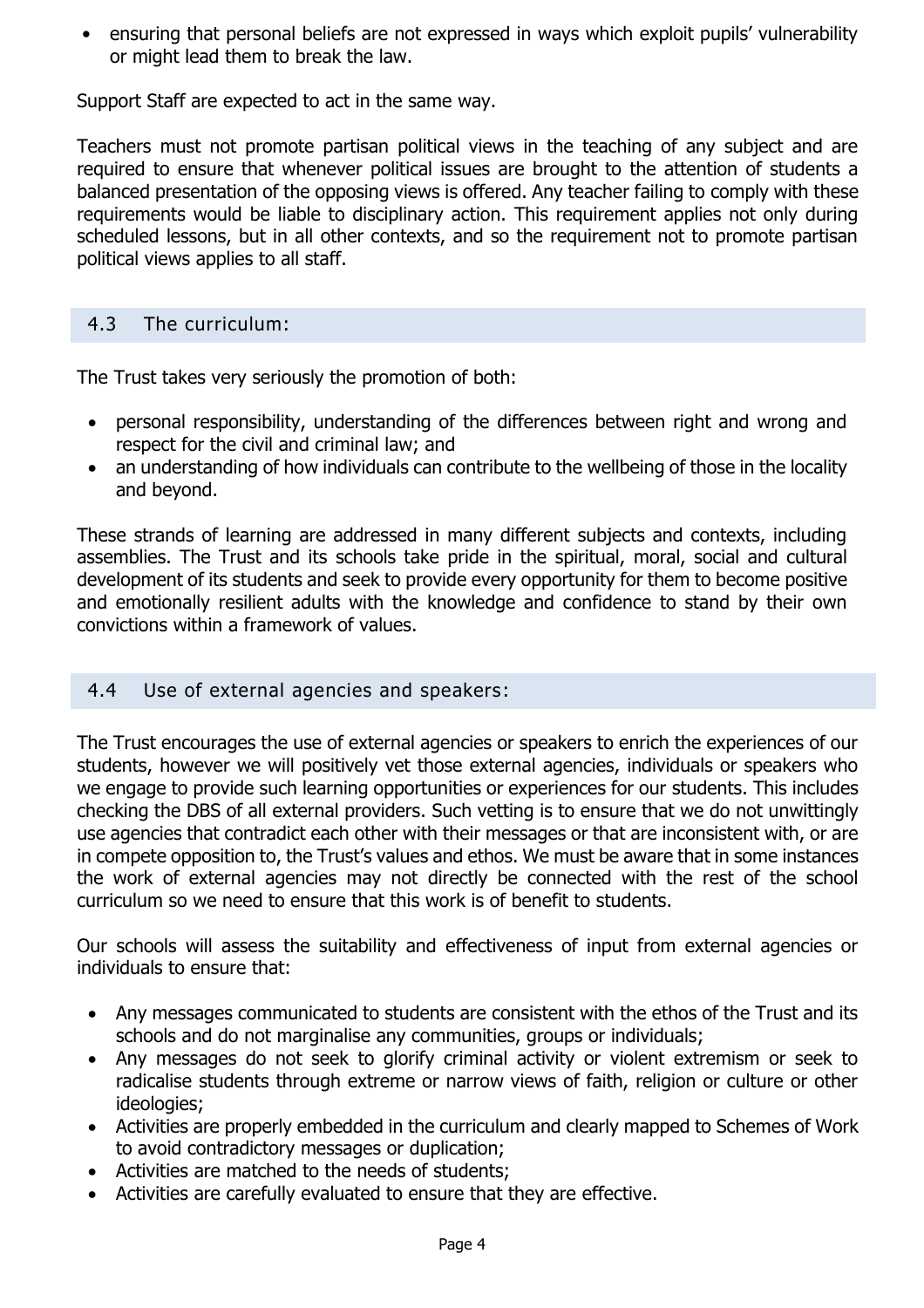We recognise, however, that the ethos of our Trust is to encourage students to understand opposing views and ideologies, appropriate to their age, understanding and abilities, and to be able to actively engage with them in informed debate, and we may use external agencies o speakers to facilitate and support this.

Therefore by delivering a broad and balanced curriculum, augmented by the use of external sources where appropriate, we will strive to ensure our students recognise risk and build resilience to manage any such risk themselves where appropriate to their age and ability but also to help students develop the critical thinking skills needed to engage in informed debate.

#### 4.5 British values:

In the document "Promoting fundamental British values as part of SMSC in schools: Departmental advice for maintained schools - November 2014" the DfE state:

"Schools should promote the fundamental British values of democracy, the rule of law, individual liberty, and mutual respect and tolerance of those with different faiths and beliefs1. This can help schools to demonstrate how they are meeting the requirements of section 78 of the Education Act 2002, in their provision of SMSC.

Actively promoting the values means challenging opinions or behaviours in school that are contrary to fundamental British values. Attempts to promote systems that undermine fundamental British values would be completely at odds with schools' duty to provide SMSC. The Teachers' Standards expect teachers to uphold public trust in the profession and maintain high standards of ethics and behaviour, within and outside school. This includes not undermining fundamental British values."

Through our SMSC Policy, schools within are Trust will aim to:

- enable students to develop their self-knowledge, self-esteem and self-confidence;
- enable students to distinguish right from wrong and to respect the civil and criminal law of England;
- encourage students to accept responsibility for their behaviour, show initiative, and to understand how they can contribute positively to the lives of those living and working in the locality of the school and to society more widely;
- enable students to acquire a broad general knowledge of and respect for public institutions and services in England;
- further tolerance and harmony between different cultural traditions by enabling students to acquire an appreciation of and respect for their own and other cultures;
- encourage respect for other people; and
- encourage respect for democracy and support for participation in the democratic processes, including respect for the basis on which the law is made and applied in England.

The list below describes the understanding and knowledge expected of students as a result of schools promoting fundamental British values:

- an understanding of how citizens can influence decision-making through the democratic process;
- an appreciation that living under the rule of law protects individual citizens and is essential for their wellbeing and safety;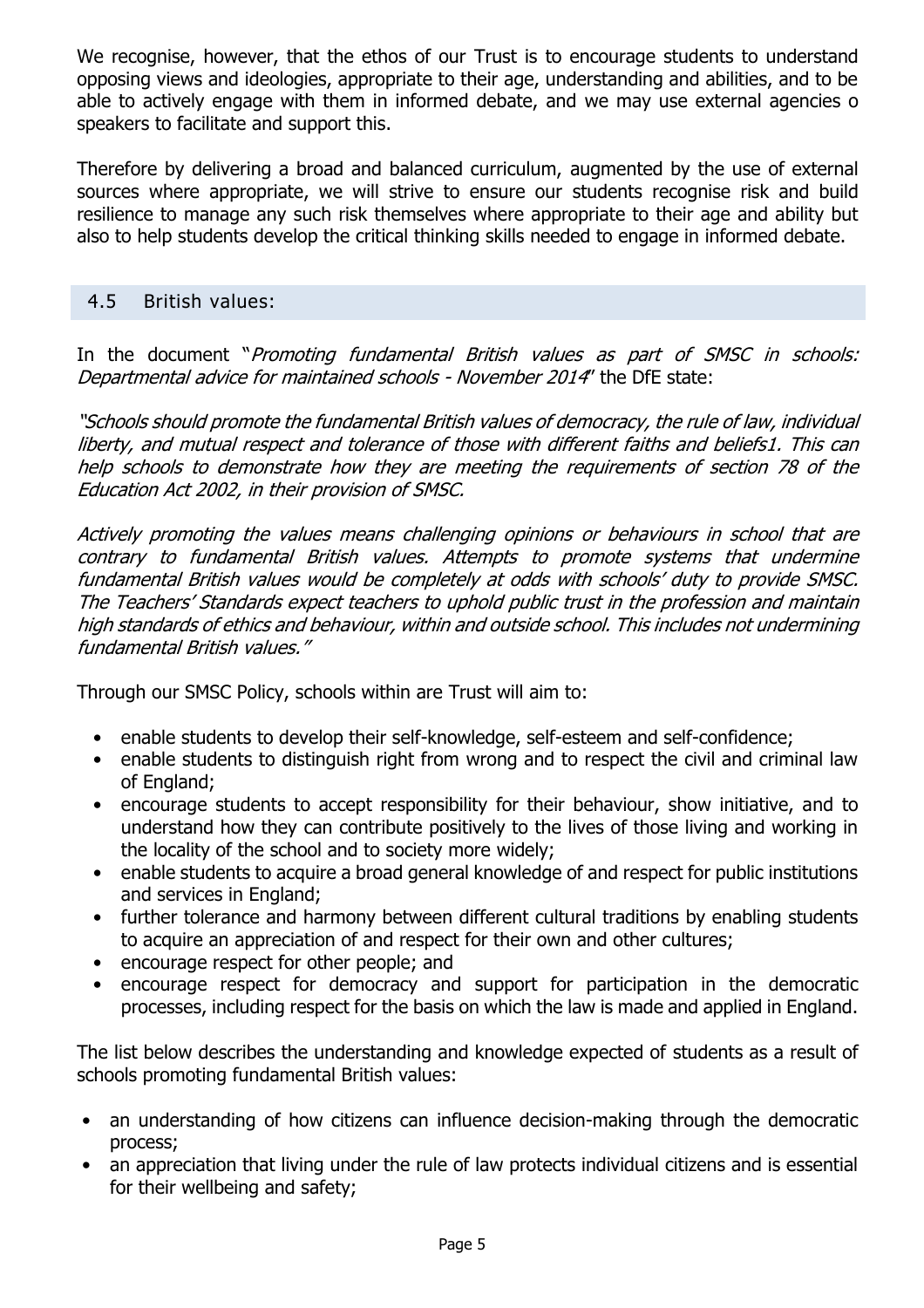- an understanding that there is a separation of power between the executive and the judiciary, and that while some public bodies such as the police and the army can be held to account through Parliament, others such as the courts maintain independence;
- an understanding that the freedom to choose and hold other faiths and beliefs is protected in law;
- an acceptance that other people having different faiths or beliefs to oneself (or having none) should be accepted and tolerated, and should not be the cause of prejudicial or discriminatory behaviour; and
- an understanding of the importance of identifying and combatting discrimination.

#### 5. Assessing Risks

#### 5.1 Extremism and radicalisation indicators:

There are a number of behaviours which may indicate a student is at risk of being radicalised or exposed to extreme views. These include:

- Spending increasing time in the company of other suspected extremists;
- Changing their style of dress or personal appearance to accord with the group;
- Day-to-day behaviour becoming increasingly centred on an extremist ideology, group or cause;
- Loss of interest in other friends and activities not associated with the extremist ideology, group or cause;
- Possession of materials or symbols associated with an extremist cause;
- Attempts to recruit others to the group / cause;
- Communications with others that suggests identification with a group, cause or ideology;
- Using insulting to derogatory language for another group, such as homophobic or sexist language or insults / names;
- Increase in prejudice-related incidents committed by that person these may include:
	- o physical or verbal assault
	- o provocative behaviour
	- o damage to property
	- o derogatory name calling
	- o possession of prejudice-related materials
	- o prejudice related ridicule or name calling
	- o inappropriate forms of address
	- o refusal to co-operate
	- o attempts to recruit to prejudice-related organisations
	- $\circ$  condoning or supporting violence towards others.

#### 5.2 Staff training, recruitment and broad responsibilities:

#### **Staff training**

All staff in the Trust and its schools are required to be safeguarding trained. Through this training our staff are made aware of the threats, risks and vulnerabilities that are linked to radicalisation,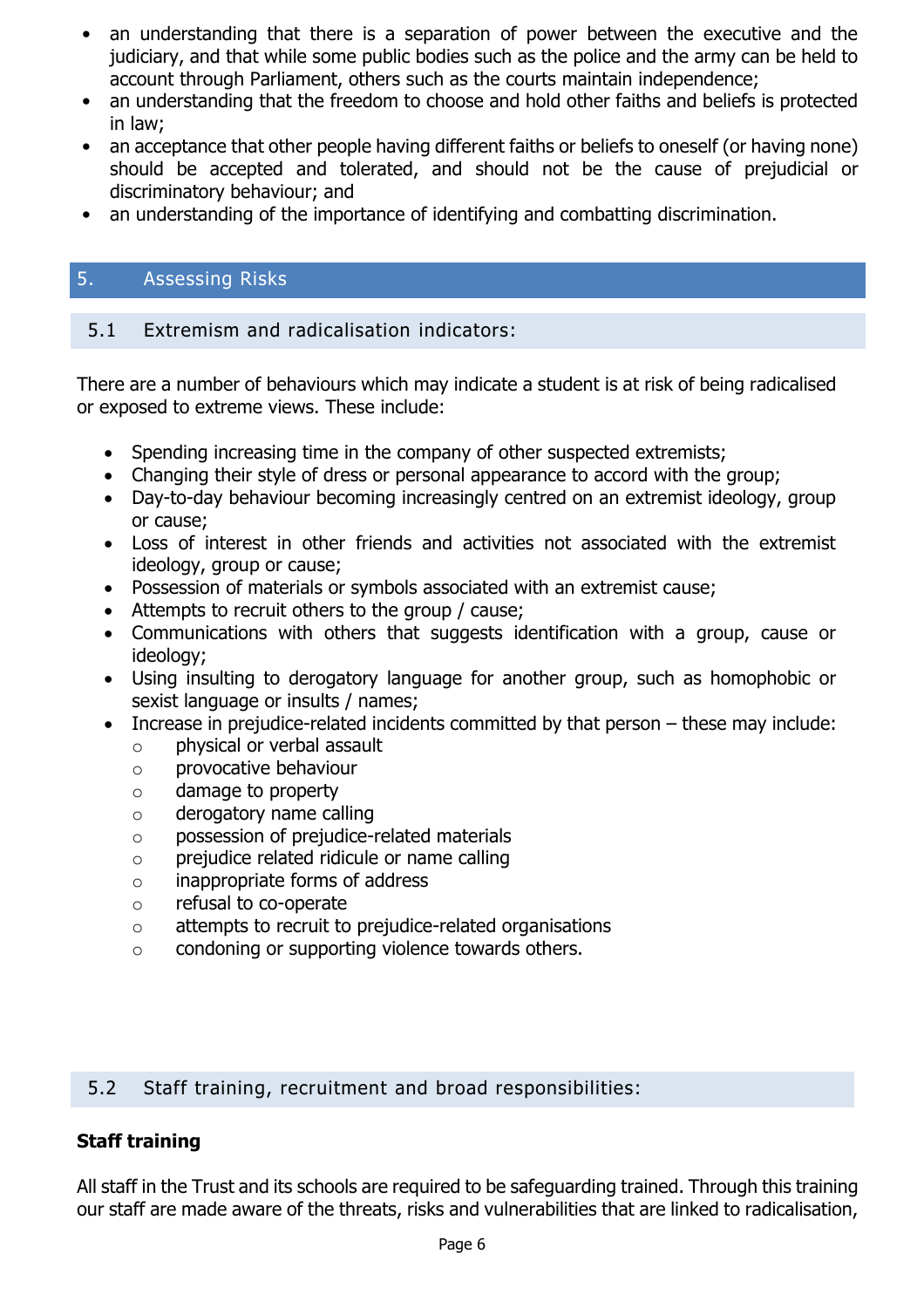are made aware of the process of radicalisation and how this might be identified early on and are aware of how support can be provided to ensure that our students are resilient and able to resist involvement in radical or extreme activities.

Staff will be also be alerted to the fact that there may be some instances where a student may be at direct risk of harm or neglect from activities related to extremism and radicalisation. For example, this could be due to a student displaying risky behaviours in terms of the activities they are involved in or the groups they are associated with or staff may be aware of information about a student's family that may equally place a child at risk of harm (these examples are for illustration and are not definitive or exhaustive).

Therefore all adults working in the Trust and its schools (including visiting staff, volunteers, contractors, etc.) are required to report instances (or concerns) where they believe a student may be at risk of harm or neglect to the Designated Safeguarding Leador Head of School. More information on reporting any safeguarding issues is outlined in the Trust's Safeguarding Policy. If any staff member wishes to raise concerns about extremism or radicalisation.

#### **Staff recruitment**

The arrangements for recruiting all staff, permanent and volunteers, to the Trust and its schools follows government guidance on safer recruitment best practice in education settings, including, but not limited to, ensuring that DBS checks are always made at the appropriate level, that references are always received and checked and that we complete and maintain a Single Central Record of such vetting checks.

We will apply safer recruitment best practice principles and sound employment practice in general and in doing so will deny opportunities for inappropriate recruitment or advancement. We will be alert to the possibility that persons may seek to gain positions within the Trust and its schools so as to unduly influence our character and ethos. We are aware that such persons seek to limit the opportunities for our students thereby rendering them vulnerable to extremist views and radicalisation as a consequence.

Therefore, by adhering to safer recruitment best practice techniques and by ensuring that there is an ongoing culture of vigilance within the Trust and its schools and staff team we will minimise the opportunities for extremist views to prevail.

The Trust incorporates a statement on British Values and political views into job descriptions for each role.

#### **Broad responsibilities**

As part of wider safeguarding responsibilities school staff will be alert to:

- Disclosures by students of their exposure to the extremist actions, views or materials of others outside of school, such as in their homes or community groups, especially where students have not actively sought these out;
- Graffiti symbols, writing or art work promoting extremist messages or images;
- Students accessing extremist material online, including through social networking sites;
- Parental / carer reports of changes in behaviour, friendship or actions and requests for assistance;
- Partner schools, local authority services, and police reports of issues affecting students in other schools or settings;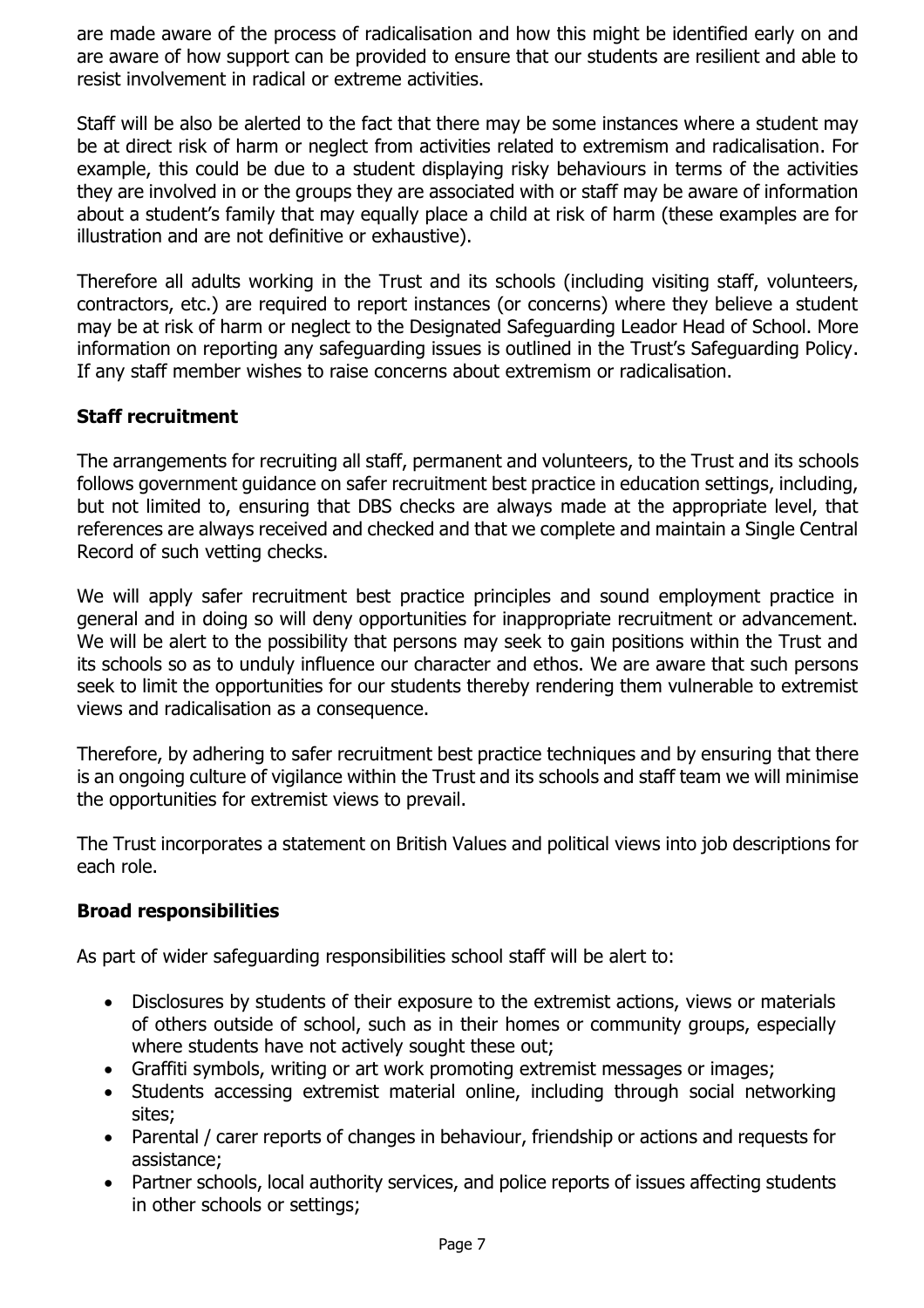- Students voicing opinions drawn from extremist ideologies and narratives;
- Use of extremist or 'hate' terms to exclude others or incite violence;
- Intolerance of difference, whether secular or religious or, in line with the Trust's Equalities Policies, views based on, but not exclusive to, gender, disability, homophobia, race, colour or culture;
- Attempts to impose extremist views or practices on others;
- Anti-Western or Anti-British views.

#### 5.3 Extremism and radicalisation risk assessment:

It is the responsibility of the Designated Safeguarding Lead on each school site to carry out a broad risk assessment for the school using the 'Extremism and Radicalisation Risk Assessment Form' in Appendix 1 and a specific PREVENT risk assessment in Appendix 2.

Updated PREVENT risk assessment forms can be downloaded at: <http://www.schoolwellbeing.co.uk/pages/prevent-self-assessment-tool-for-schools>

#### 5.4 Reporting extremism and / or radicalisation:

Staff who wish to report any extremist or radicalised behaviour should complete a Safeguarding Report Form for the attention of the Designated Safeguarding Lead for the relevant school site. The DSL should then complete a VTR (Person Vulnerable to Radicalisation) Referral Form to send to the Police.

#### 5.5 DfE extremism and radicalisation helpline:

The DfE have a dedicated telephone helpline (020 7340 7264) to enable concerns relating to extremism and radicalisation to be raised directly and in confidence. The helpline is not intended for use emergency situations, such as a child being at immediate risk of harm or a security incident. In these situations normal procedures should be followed.

Schools should report any significant incidents to the DfE through the helpline, including where students are suspected of travelling to Syria, provided that parents / carers – in the case of incidents involving students – and the police, if they are involved, agree with that course of action.

NSPCC – Protecting children from radicalization (advice for adults worried about a child)

[https://www.nspcc.org.uk/what-you-can-do/report-abuse/dedicated-helplines/protecting-children](https://www.nspcc.org.uk/what-you-can-do/report-abuse/dedicated-helplines/protecting-children-from-radicalisation?gclid=EAIaIQobChMI1Zanmrup4AIVBJ7VCh2-BAD-EAAYASAAEgI7kfD_BwE)[from-radicalisation?gclid=EAIaIQobChMI1Zanmrup4AIVBJ7VCh2-BAD-EAAYASAAEgI7kfD\\_BwE](https://www.nspcc.org.uk/what-you-can-do/report-abuse/dedicated-helplines/protecting-children-from-radicalisation?gclid=EAIaIQobChMI1Zanmrup4AIVBJ7VCh2-BAD-EAAYASAAEgI7kfD_BwE)

Phone 0808 800 5000

#### 6. Complaints

Any complaints about this policy from outside the Trust should be made in accordance with the Trust's Complaints Policy. Any other complaints should be brought to the attention of the Head of School of the relevant school in the first instance.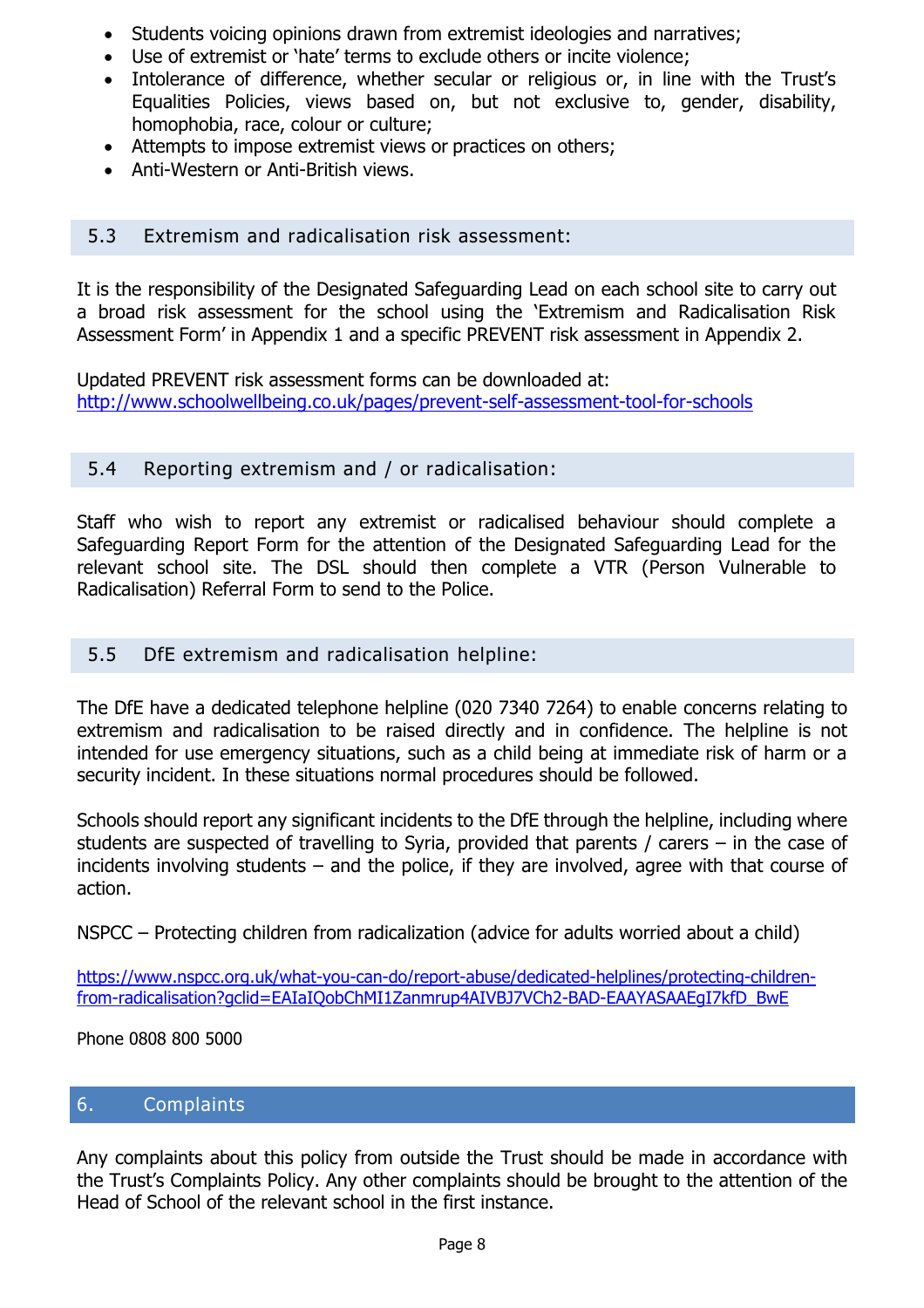Complaints that are in the public interest and relate to suspected malpractice may be appropriate to raise under the Trust's Whistleblowing Policy.

#### 7. Compliance and performance monitoring

The Trust Board will review this policy every two years and ensure that practice across all schools is in line with this policy. Any review will take into account the most up-to-date legislation and guidance.

The Trust has identified a range of Assurance Methodologies as tools by which compliance with polices can be tested. Those most relevant to this policy include:

- External Audit
- Internal Audit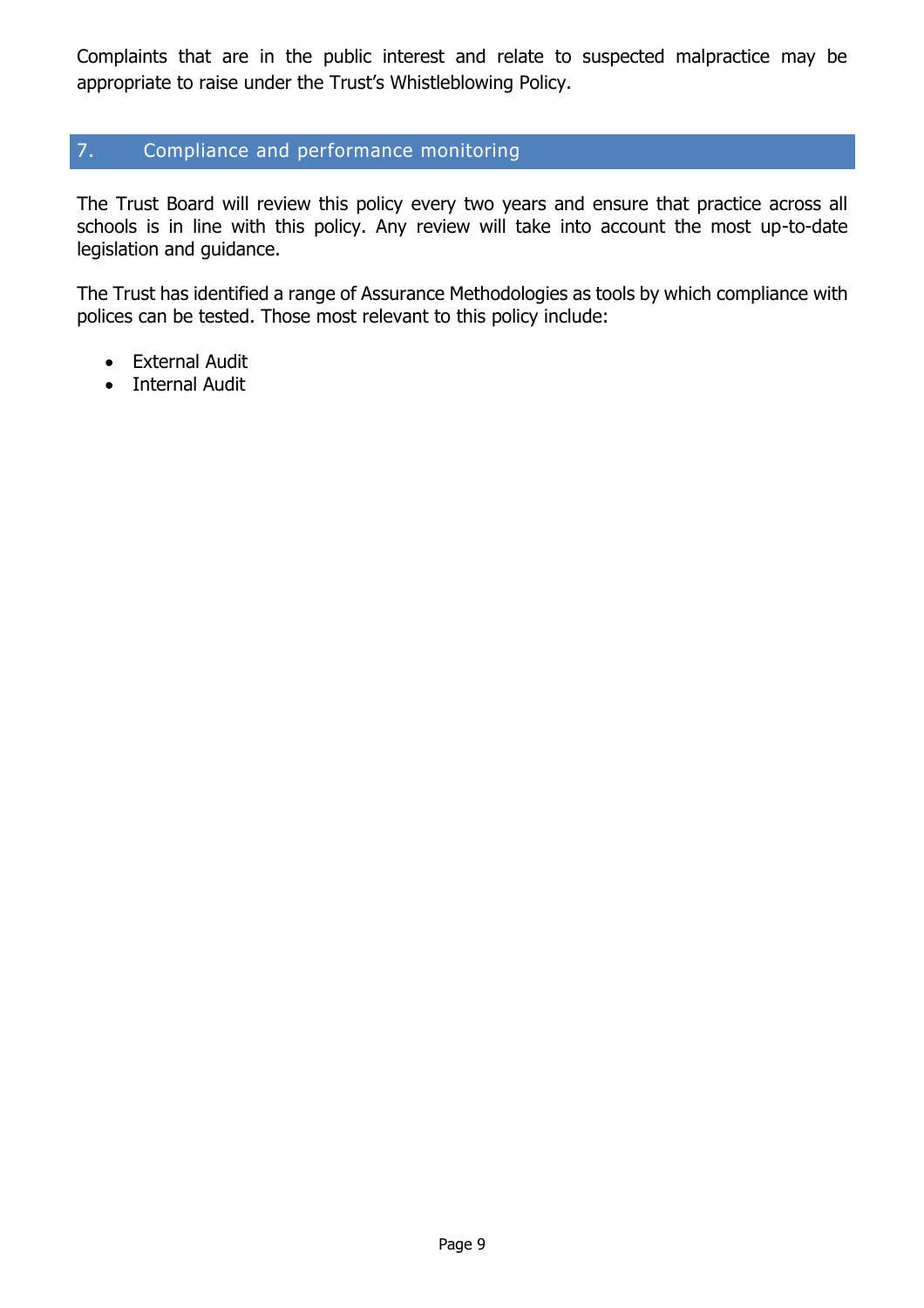

*"Providing a foundation for life"*

## **Extremism and Radicalisation Risk Assessment Form**

| <b>School Name (circle):</b> | Beccles Causton | Ixworth Maidstone Saxmundham |  |
|------------------------------|-----------------|------------------------------|--|
|                              |                 |                              |  |

#### **Evaluating the School**

| <b>Evaluation question</b>                                                                   |   | <b>Answer</b> |           | <b>Notes</b> |
|----------------------------------------------------------------------------------------------|---|---------------|-----------|--------------|
| Does the Trust have a policy on extremism and<br>radicalisation?                             |   | <b>YES</b>    | <b>NO</b> |              |
| Does the school work with outside agencies<br>on combatting extremism and radicalisation?    |   | <b>YES</b>    | <b>NO</b> |              |
| Has the school got a nominated extremism and<br>radicalisation lead (the DSL)?               |   | <b>YES</b>    | <b>NO</b> |              |
| Do staff have a process to voice their<br>Concerns about extremism and radicalisation?       |   | <b>YES</b>    | <b>NO</b> |              |
| Do children have a process to voice their<br>Concerns about extremism and radicalisation?    |   | <b>YES</b>    | <b>NO</b> |              |
| Are there opportunities for students to learn<br>about extremism and radicalisation?         |   | <b>YES</b>    | <b>NO</b> |              |
| Are there documented cases of extremism and<br>radicalisation at the school?                 |   | <b>YES</b>    | <b>NO</b> |              |
| Is the school particularly prone to extremism<br>and radicalisation?                         |   | <b>YES</b>    | <b>NO</b> |              |
| List here examples of whole school approaches<br>to combatting extremism and radicalisation: |   |               |           |              |
| Overall risk evaluation:<br>$\mathsf{R}$<br>A                                                | G |               |           |              |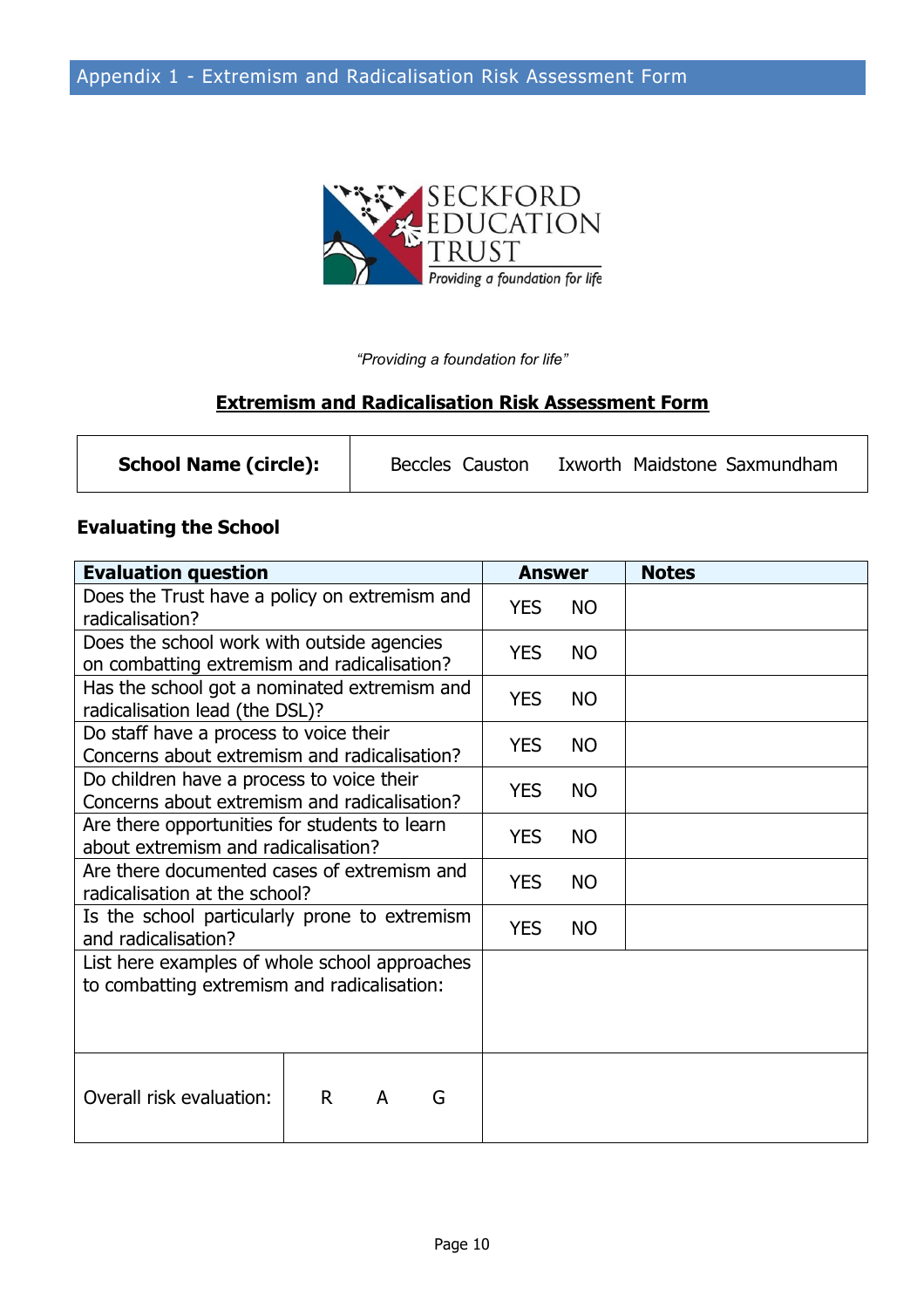#### **Evaluating Students**

| <b>Evaluation question</b>                                                               |    |   | <b>Answer</b> |            | <b>Notes</b> |  |
|------------------------------------------------------------------------------------------|----|---|---------------|------------|--------------|--|
| Are students aware of what extremism and<br>radicalisation are?                          |    |   | <b>YES</b>    | <b>NO</b>  |              |  |
| Are individual students risk assessed?                                                   |    |   |               | <b>YES</b> | <b>NO</b>    |  |
| Are there currently any students at risk?                                                |    |   |               | <b>YES</b> | <b>NO</b>    |  |
| List here examples of how students are not at<br>risk from extremism and radicalisation: |    |   |               |            |              |  |
| Overall risk evaluation:                                                                 | R. | A | G             |            |              |  |

## **Evaluating the Local Community Context**

| Explain the context of the community in which your Free School sits: |         |  |   |  |  |  |  |
|----------------------------------------------------------------------|---------|--|---|--|--|--|--|
|                                                                      |         |  |   |  |  |  |  |
|                                                                      |         |  |   |  |  |  |  |
|                                                                      |         |  |   |  |  |  |  |
| Overall risk evaluation:                                             | $R$ $A$ |  | G |  |  |  |  |

Please conduct this risk assessment annually and send to the CEO.. Keep a copy of this assessment in the safeguarding file in your school.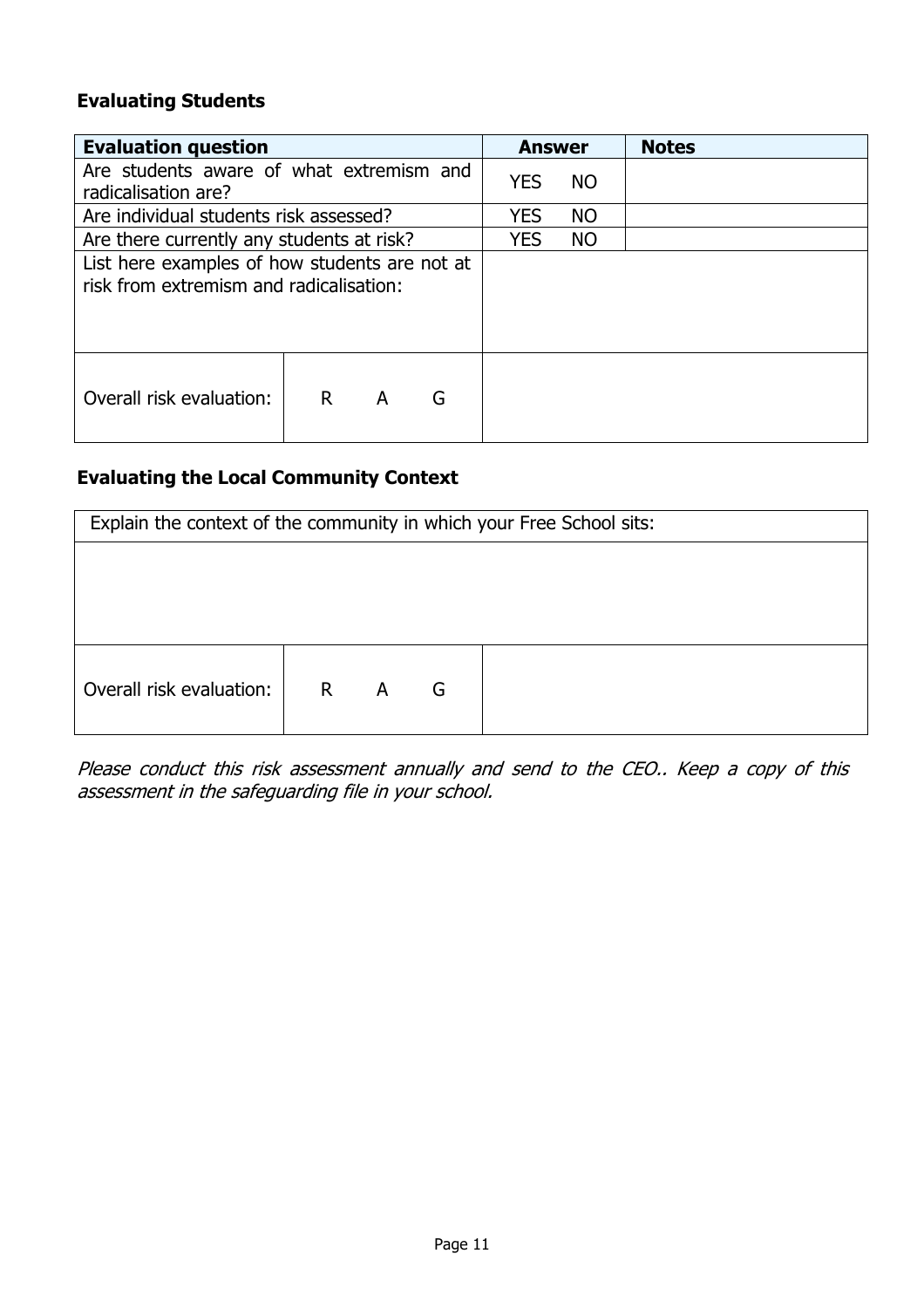## Appendix 2 – PREVENT Self-Assessment Form for Schools

*PREVENT OBJECTIVE 1:* **Clear leadership and accountable structures are in place and visible throughout the organisation**

*PREVENT OBJECTIVE 2:* **Staff and the Trust Board have been appropriately trained according to their role**

*PREVENT OBJECTIVE 3:* **An appropriate reporting and referral process is in place and referrals are being managed effectively**

*PREVENT OBJECTIVE 4:* **A broad and balanced curriculum that helps protect students against extremism and promotes community cohesion** 

#### **SCHOOL NAME:**

Name of assessor(s): Date of assessment:

To be reviewed on:

#### **1. Clear leadership and accountable structures are in place and visible throughout the organisation**

| <b>Evidence</b>                                                                                        | <b>Tick as</b> | <b>Self Assessed Rating</b>                                              |
|--------------------------------------------------------------------------------------------------------|----------------|--------------------------------------------------------------------------|
|                                                                                                        | appropriate    |                                                                          |
| There is an identified strategic Prevent lead within the school                                        |                | Red (R): not able to                                                     |
| The strategic lead understands the expectations and key priorities to deliver Prevent and that this is |                | evidence any                                                             |
| embedded within Safeguarding Procedures                                                                |                | Amber (A): evidence of<br>some but not all<br>Green (G): evidence of all |
| The Senior Leadership Team are aware of the Prevent Strategy and its objectives                        |                |                                                                          |
| There is a clear awareness of roles and responsibilities throughout organisation regarding Prevent     |                | and more                                                                 |
| Prevent safeguarding responsibilities are explicit within the Schools Safeguarding Team                |                |                                                                          |
| The Prevent agenda and its objectives has been embedded within the appropriate Safeguarding processes  |                |                                                                          |
|                                                                                                        |                |                                                                          |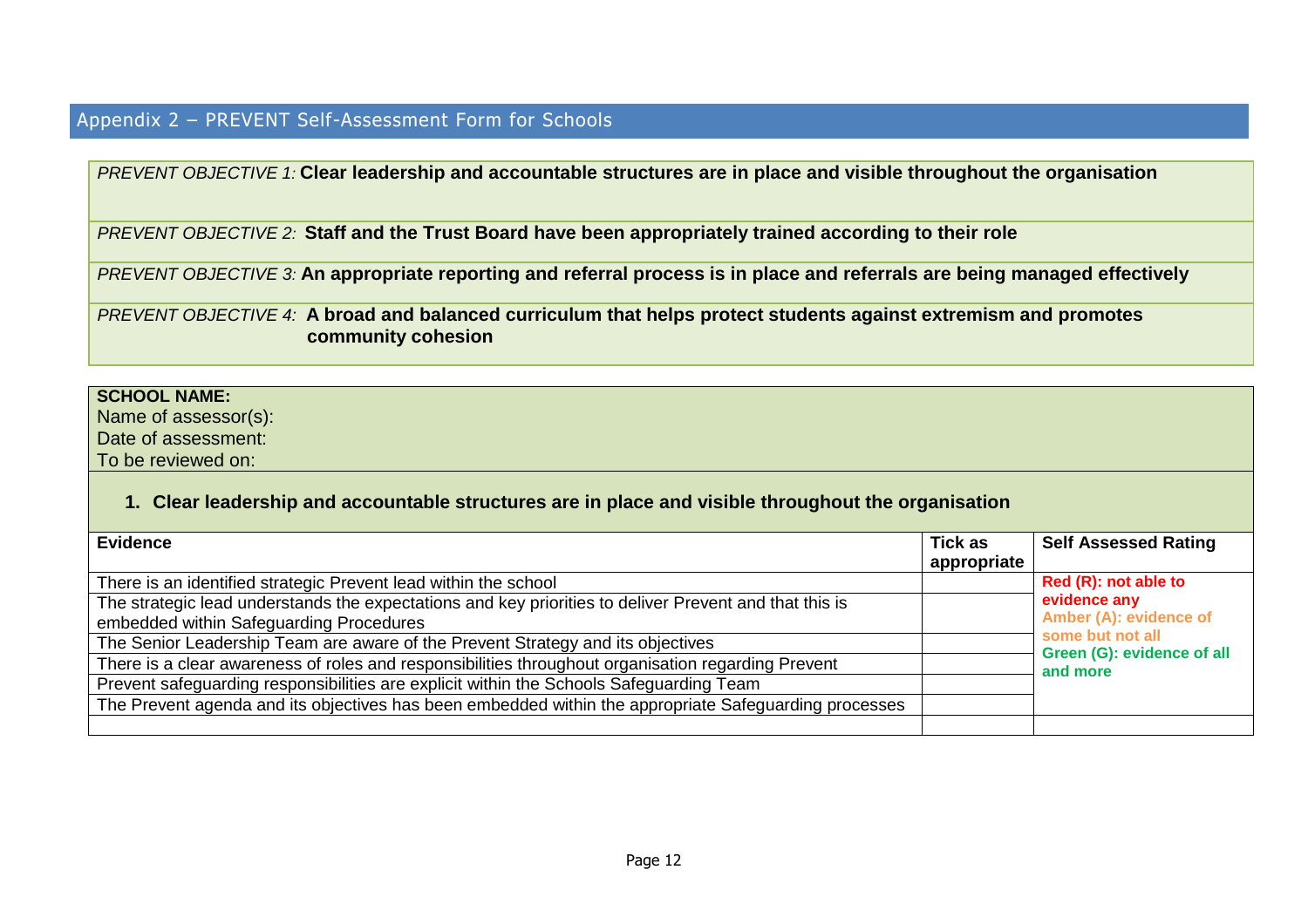## **2. Staff and the Trust Board have been appropriately trained according to their role**

| <b>Evidence</b>                                                                                            | <b>Tick as</b> | <b>Self Assessed Rating</b> |
|------------------------------------------------------------------------------------------------------------|----------------|-----------------------------|
|                                                                                                            | appropriate    |                             |
| A plan is in place to include Workshop to Raise Awareness of Prevent (WRAP) training so that key staff and |                |                             |
| Governors understand the risk of radicalisation and extremism and know how to recognise and refer          |                |                             |
| children who may be vulnerable                                                                             |                |                             |
| Details of WRAP courses including frequency and availability are cascaded to all relevant staff            |                |                             |
| Further training on the Prevent agenda is made available to the Strategic Prevent lead and Safeguarding    |                |                             |
| leads where appropriate                                                                                    |                |                             |
| There is appropriate staff guidance and literature available to staff on the Prevent agenda                |                |                             |

## **3. An appropriate reporting and referral process is in place and referrals are being managed effectively**

| <b>Evidence</b>                                                                                                                                                                                                                    | <b>Tick as</b><br>appropriate | <b>Self Assessed Rating</b>                                |
|------------------------------------------------------------------------------------------------------------------------------------------------------------------------------------------------------------------------------------|-------------------------------|------------------------------------------------------------|
| Ensure that preventing young people from being exposed to radicalisation or extremism is part of the<br>school's safeguarding policies and procedures.                                                                             |                               |                                                            |
| A single point of contact [SPoC] for any Prevent concerns raised by staff within the school has been<br>identified                                                                                                                 |                               | Red (R): not able to<br>evidence any                       |
| An appropriate internal Prevent referral process has been developed                                                                                                                                                                |                               | Amber (A): evidence of                                     |
| Partner agency communication channels have been developed - Prevent Lead at Leeds City Council and<br>West Yorkshire Police are first port of call when outside agencies need to be consulted or for making a<br>Channel referral. |                               | some but not all<br>Green (G): evidence of all<br>and more |
| An audit trail for notification reports/referrals exists                                                                                                                                                                           |                               |                                                            |
| Prevent referrals/notifications are being managed or overseen by relevant staff                                                                                                                                                    |                               |                                                            |
| A process is in place to identify and develop 'lessons learnt'                                                                                                                                                                     |                               |                                                            |